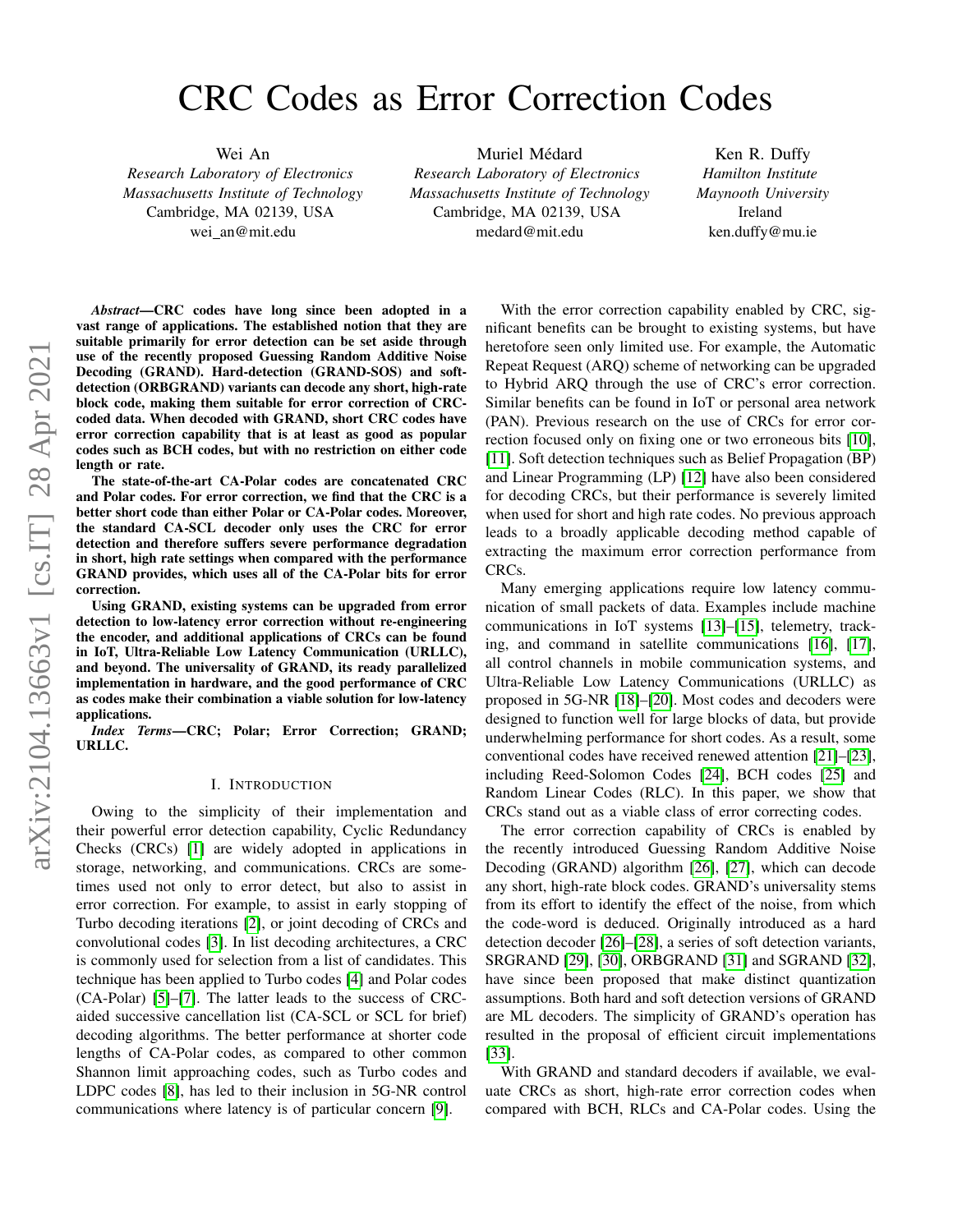best published CRC generator polynomials [\[34\]](#page-5-29) we find that CRCs perform as well as BCH codes at their available settings, but CRCs can operate for a wider range of code lengths and rates. Featuring even more flexible code-book settings, RLCs possess security potentials by code-book re-randomisation, but at very high code-rates RLC performance degrades in comparison to select CRCs. Using GRAND to compare the performance of Polar, CA-Polar and CRC codes, we find that that the CRC is not aiding so much as dominating the decoding performance potential. Furthermore, the celebrated CA-SCL algorithm underperforms for short packets because the CRC bits are only used for error detection.

The rest of the paper is organized as follows. Section [II](#page-1-0) introduces GRAND hard and soft detection variants. Section [III](#page-1-1) review CRC and other comparison candidates. Section [IV](#page-2-0) provides simulated performance evaluation of involved channel codes. Section [V](#page-5-30) summarizes the paper's findings.

#### <span id="page-1-0"></span>II. GUESSING RANDOM ADDITIVE NOISE DECODING

## *A. GRAND-SOS for hard detection*

Consider a transmitted binary code-word  $X^n \in \mathcal{C}$  drawn from an arbitrary rate R code-book C, i.e. a set of  $2^{nR} = 2^K$ strings in  $\{0,1\}^n$ , where  $(n, K)$  is a core pair of parameters of a codebook. Assume independent post-hard-detection channel noise,  $N^n$ , which also takes values from  $\{0, 1\}^n$ , additively alters  $X<sup>n</sup>$  between transmission and reception. The resulting sequence is  $Y^n = X^n \oplus N^n$ , where  $\oplus$  represents addition modulo 2.

From  $Y^n$  GRAND attempts to determine  $X^n$  indirectly by identifying  $N<sup>n</sup>$  through sequentially taking putative noise sequences,  $z^n$ , which we sometimes term patterns, subtracting them from the received signal and querying if what remains,  $Y^n \oplus z^n$ , is in the code-book C. If transmitted code-words are all equally likely and  $z^n$  are queried in order from most likely to least likely based on the true channel statistics, the first instance where a code-book element is found is an optimally accurate maximum likelihood decoding in the hard detection setting [\[27\]](#page-5-22). For the hard detection binary symmetric channels (BSC) channels considered in this paper the order of testing noise patterns  $z^{n,i}$ ,  $i = 1, 2, ..., n$  follows their Hamming weight from low to high. For patterns with identical Hamming weights, we choose a sweeping order of generation, in which a grouped pattern sweeps from one end of sequence to the other end. A new grouped pattern is obtained by permuting the bits in the group. When permutation exhausts, an extra nonflipped bit is included and the permutation process restarts. This pattern generator gives the decoder some advantages with burst errors (specifically treated in [\[28\]](#page-5-23)) and the resulted algorithm is named as GRAND with simple order sweeping (GRAND-SOS).

It is established in [\[27\]](#page-5-22) that one need not query all possible noise patterns for the decoder to be capacity-achieving, and instead one can determine a threshold for the number of codebook queries, termed the abandonment threshold, at which a failure to decode can be reported without unduly impacting error correction performance. Standard decoders of linear block codes can decode up to  $t = |d/2|$  errors where d is the minimum distance of the code-book [\[35\]](#page-5-31). Using this limit as abandonment threshold, GRAND is guaranteed to achieve at least equivalent performance to existing code-book dedicated decoders.

## *B. ORBGRAND for soft detection*

Ordered reliability bits GRAND (ORBGRAND) is a soft detection approximate ML decoder that features significant complexity advantage over the full ML soft GRAND (SGRAND) decoder [\[32\]](#page-5-27), and still provides better BLER performance than state-of-the-art soft decoders [\[31\]](#page-5-26) for short, high-rate codes.

Soft detection versions of GRAND require reliability information of each received code-word bit. With binary phase-shift key (BPSK) modulation and additive white Gaussian noise (AWGN) channels, the reliability is simply the absolute value of the received signal, from which the probability of a test pattern can be computed and used for its testing order. Facing the fact that efficient implementation of this simple idea is not computational straight-forward, ORBGRAND develops an efficient method to generate a approximate optimal order that is universal.

Assume the reliability order index of the  $k-th$  received bit is  $r_k^n \in (1, 2, ..., n)$ . The vector  $r^n$  records the reliability orders of all received bits in  $Y^n$ . A reliability weighted Hamming weight called *Logistic Weight* for  $z^n$  is defined as,

$$
w_L(z^n) = \sum_{k=1}^n r_k^n z_k^n
$$
 (1)

This metric is used to determine the checking order of testing noise sequences  $z^{n,i}$ ,  $i = 1, 2, ..., n$ , i.e.  $w_L(z^{n,i}) < w_L(z^{n,j})$ for  $i < j$ . Patterns with identical Logistic Weights can be arbitrarily ordered.

The performance of soft decoders is no longer restricted by minimum distance of code-books. In most cases ORBGRAND with a moderate complexity can provide better performance than state-of-the-art soft decoders.

## III. OVERVIEW OF CHANNEL CODES

#### <span id="page-1-1"></span>*A. CRC codes*

As a type of cyclic code [\[36\]](#page-5-32), CRC operates in terms of polynomial computation based on Galois field of two elements GF(2). The CRC generator polynomial can be expressed as  $g(x) = \sum_{k=0}^{n-K-1} g_k x^k$ , where  $n - K$  is the number of CRC bits to be appended to a message sequence, expressed as polynomial  $m(x) = \sum_{i=0}^{K-1} m_i x^i$ , with *n* being the code-word length. The CRC code-word is constructed as,

<span id="page-1-2"></span>
$$
c(x) = x^{n-K}m(x) + \text{remainder}\left(\frac{x^{n-K}m(x)}{g(x)}\right) \tag{2}
$$

with the remainder of polynomial division appended to the shifted message polynomial, the resulting code-word polynomial  $c(x)$  is divisible by  $g(x)$ . The property is used in parity checks to detect errors, and provides an efficient implementation for checking code-book membership in GRAND. While Equation [\(2\)](#page-1-2) presents the systematic format of CRC codes,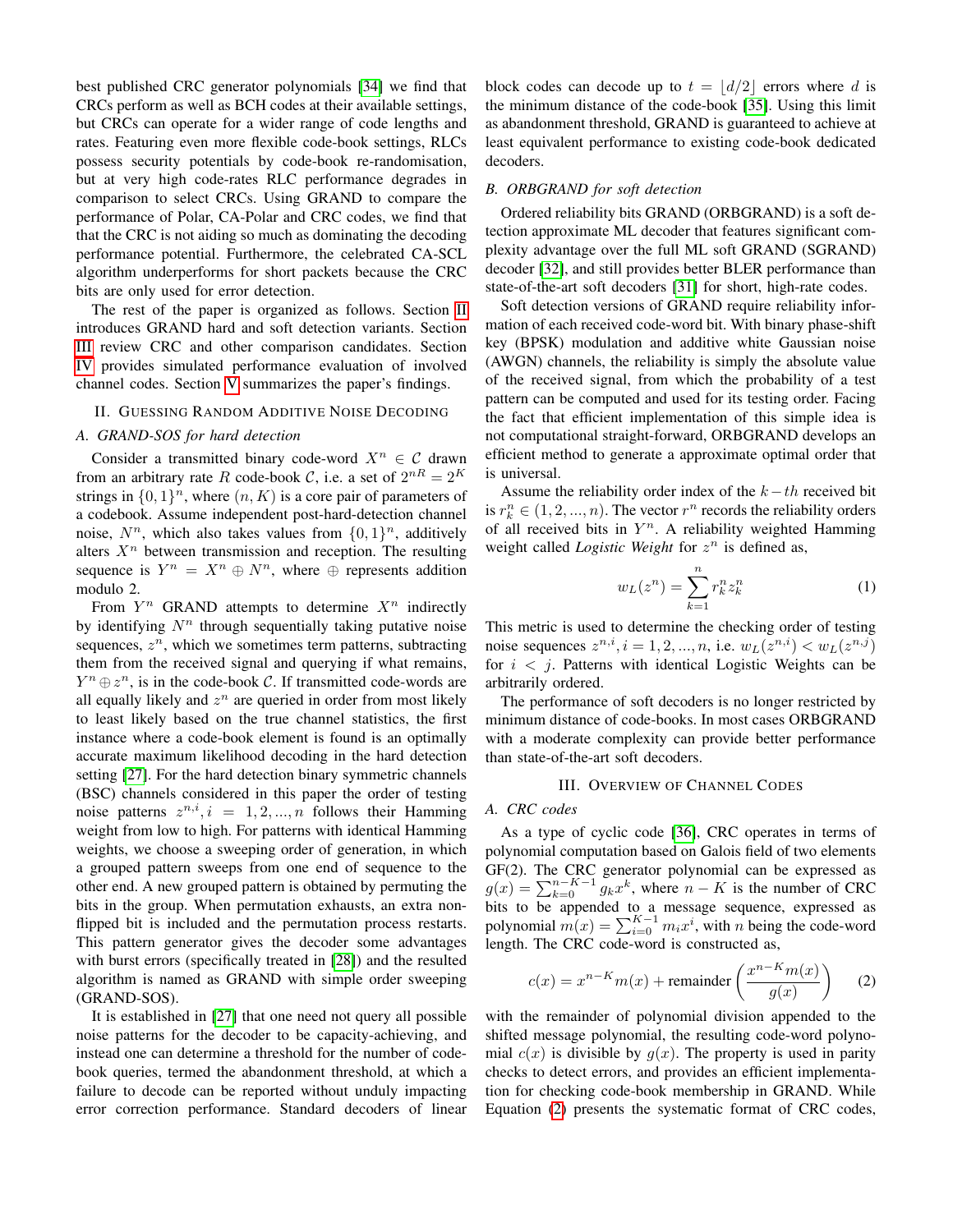they can also be constructed as other cyclic codes (such as BCH) as,

<span id="page-2-1"></span>
$$
c(x) = m(x)g(x) \tag{3}
$$

Equation [\(3\)](#page-2-1) generates the same code-book as [\(2\)](#page-1-2), but with lower computation complexity.

To maximize the number of detectable errors, the CRC maximizes the minimum Hamming distance of its code-book. The topic has been studied extensively and optimal generator polynomials have been published for a wide set of combinations of CRC bit numbers and message lengths [\[34\]](#page-5-29), [\[37\]](#page-5-33), [\[38\]](#page-5-34). Unlike channel codes for error correction function, the design of CRC codes need not consider decoder implementation, indicating potentially better decoding performance than normal Forward Error Correction (FEC) codes, provided that a decoder is available, i.e. GRAND.

## *B. Other short code candidates*

Also as a type of cyclic codes, BCH codes can be constructed with Equation [\(3\)](#page-2-1). In this sense, BCH codes can be viewed as a special case of CRC codes. For any positive integers  $m > 3$  and  $t < 2^{m-1}$ , there exists a binary BCH code with code-word length of  $n = 2<sup>m</sup> - 1$ , parity bit number of  $n - K \leq mt$  and minimum distance of  $d \geq 2t + 1$ . A list of available parameters  $n, K$  and  $t$  can be found in [\[35\]](#page-5-31). The standard decoder for BCH codes is Berlekamp-Massey (B-M) decoder [\[25\]](#page-5-20), which is also used for the widely adopted Reed-Solomon (RS) codes, a special type of BCH codes with operations extended to higher order Galois fields. It should be noted that the original proposal of GRAND has no limitation on the Galois field order [\[27\]](#page-5-22), Here we focus on binary codes, but the methodology can be easily extended to RS codes in higher order Galois fields.

RLCs are linear block codes that have long been used for theoretical investigation, but have heretofore not been considered practical in terms of decodability. With GRAND, RLCs are no more challenging to decode than any other linear codes. Their generator matrices are obtained by appending a randomly generated parity component to the identity matrix, from which the parity check matrix can be computed accordingly. In addition to its flexibility, the ease of codebook construction grants RLC security features by real-time code-book updates.

CA-Polar codes are concatenated CRC and Polar codes. Although they approach the Shannon reliable rate limit [\[5\]](#page-5-4), Polar codes do not give satisfactory decoding performance for practical code-word lengths, even with the ML successive cancellation (SC) algorithm. A CRC is introduced as an outer code to assist decoding and the CA-SCL decoding algorithm was invented as the key to the success of the resulted CA-Polar codes [\[6\]](#page-5-35), [\[7\]](#page-5-5). In the decoding process, a list of candidate codewords are produced and CRC checks are performed to make the selection with confidence. There is to our knowledge no standard hard detection decoder for Polar or CA-Polar codes apart from GRAND decoders. For code-book membership checking in GRAND, parity check matrices can be easily derived for generator matrices, which, for linear block codes, can be obtained with a simple method that injects each vector of the K-by-K identity matrix to the encoder and collects the output vectors.

#### IV. SIMULATED PERFORMANCE EVALUATION

<span id="page-2-0"></span>For our simulations, we map the stationary bit flip probability of the channel energy per transmitted information bit via the usual AWGN BPSK formula:  $p = Q\left(\sqrt{2RE_b/N_0}\right)$ , where  $R$  is the code rate. Table [I](#page-2-2) lists the code-book settings considered for CRC evaluation, along with published preferred generator polynomials. Note that the zero order 1 is omitted in the least significant bit [\[34\]](#page-5-29).

| N     | K   | BCHt | CRC poly.  |   |
|-------|-----|------|------------|---|
| 127   | 120 |      | 0x65       | 3 |
| 127   | 113 | 2    | 0x212d     | 5 |
| 127   | 106 | 3    | 0x12faa5   | 7 |
| 128   | 99  | N/A  | 0x13a46755 | 8 |
| 63    | 57  |      | 0x33       | 3 |
| 63    | 51  | 2    | $0x$ bae   | 5 |
| 63    | 45  | 3    | 0x25f6a    |   |
| 64    | 51  | N/A  | 0x12e6     |   |
| TABLE |     |      |            |   |

<span id="page-2-2"></span>LIST OF CODE-BOOK SETTINGS ALONG WITH CORRECTABLE ERROR NUMBER  $t$  FOR BCH CODES AND MINIMUM DISTANCES  $d$  FOR CRC CODES.

## *A. CRC Codes vs BCH Codes*

For code-book settings in Table [I](#page-2-2) available for BCH codes, we measure the performance of the following code/decoder combinations:

- BCH codes with Berlekamp-Massey (B-M) decoders
- BCH codes with GRAND-SOS decoder and  $AB > t$
- CRC codes with GRAND-SOS decoder and  $AB > t$
- CRC codes with GRAND-SOS decoder and  $AB > 4$

 $AB > t$  indicates abandonment when the error number in testing patterns is larger than the code-book decoding capability, t. And  $AB > 4$  is a loose condition for all available BCH codes listed in Table [I,](#page-2-2) with which we show the influence of the minimum distance of a code-book to its decoding performance. Simulation results for code-word length of 127 are presented in Fig. [1.](#page-3-0)

For each code rate, all four code/decoder combinations have performance curves that are close to each other, leading to the following conclusions. For BCH codes, the GRAND-SOS algorithm has the same decoding capability as the standard Berlekamp-Massey decoder. With identical code-book settings, CRC codes have matching performances to BCH codes. Loosening abandonment condition grants little improvement to decoding performance of GRAND, so the use of abandonment to curtail complexity remains attractive. These observations are further confirmed with simulations of code-word length of 63, as shown in Fig. [2](#page-3-1)

Combined evaluation of curves in Fig. [1](#page-3-0) and Fig. [2](#page-3-1) indicates that performance of short codes is sensitive to code-word lengths and rates, therefore the flexibility of CRC renders it attractive vis-a-vis BCH codes in low-latency scenarios. `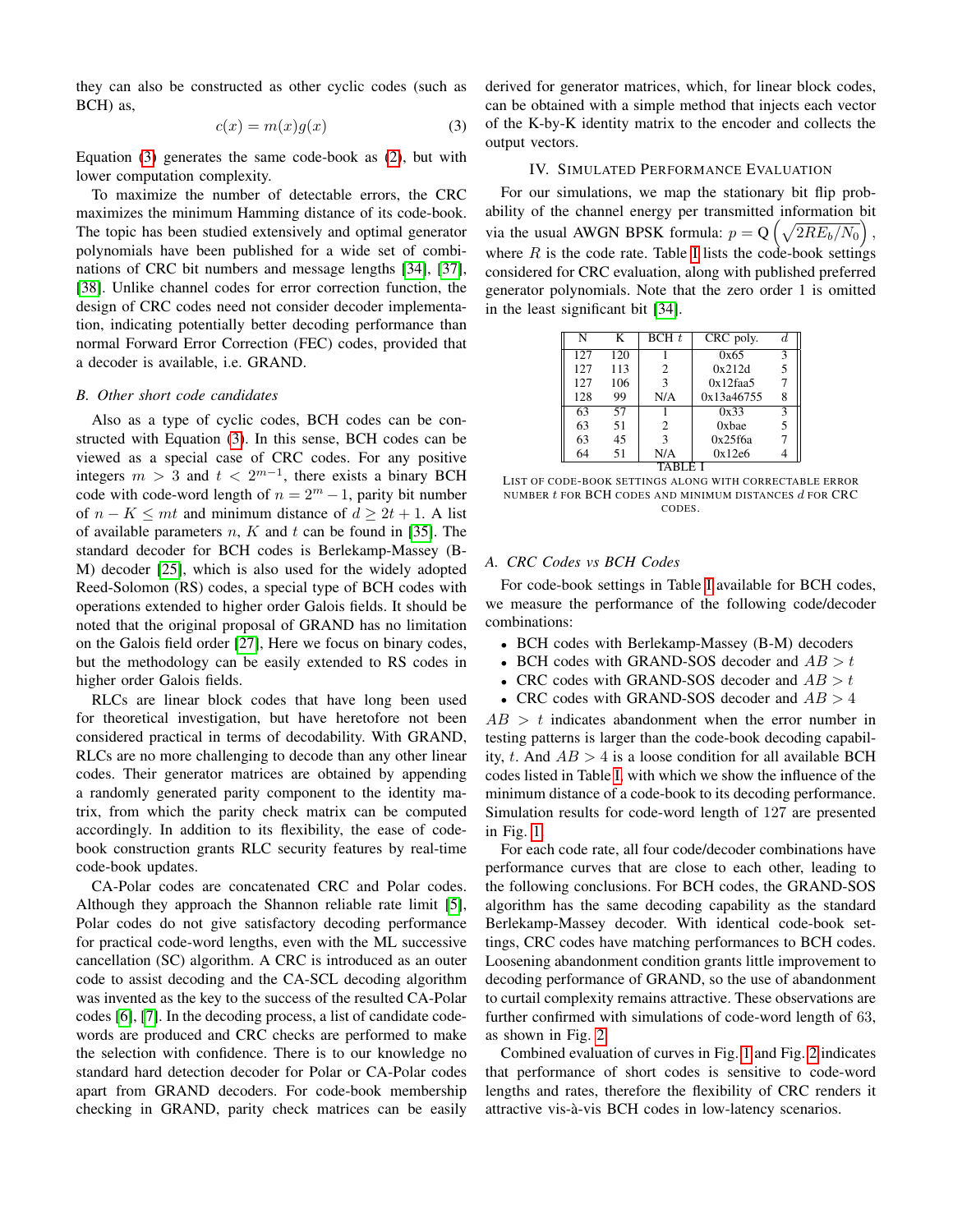

<span id="page-3-0"></span>Fig. 1. Performance evaluation of code/decoder combinations with code-word length of 127 for BCH and CRC codes.



<span id="page-3-1"></span>Fig. 2. Performance evaluation of code/decoder combinations with code-word length of 63 for BCH and CRC codes.

# *B. CRC Codes vs RLCs*

To explore fully the decoding capability of RLC codes, we update the generator matrix for every code-word transmission to achieve random selection of code-words. For a fair comparison, we apply the same abandonment threshold for CRC and RLC codes. In Fig. [3,](#page-3-2) the RLC(128, 99) curve overlaps the CRC(128, 99) curve. As the code rate increases, however, the RLC performance degrades in comparison to the CRC code, owing to the shrinking of code-word space that makes it more probable for RLC to pick up code-words close to each other. The generator polynomial of CRC, however, is the product of a selection procedure [\[37\]](#page-5-33), [\[38\]](#page-5-34) that thus results in a code-book with stable minimum distance. This suggests that to extract near-CRC code performance for very high rate RLCs, extra structure might be needed.



<span id="page-3-2"></span>Fig. 3. Hard detection performance of RLC and CRC codes with selected code-word lengths and rates.

#### *C. Comparison with Polar and CA-Polar Codes*

In 5G mobile systems, an 11-bit CRC (CRC11) is specified for uplink CA-Polar codes, and a 24-bit CRC (CRC24) for downlink. We evaluate performance of Polar codes with or without aid from CRC11 and CRC24, and compare them to CRC codes from in Table [I,](#page-2-2) for code-book with  $(n, K)$  set to (128, 99). Hard detection ML performance when decoded with GRAND-SOS are presented in Fig. [4.](#page-4-0) A generous abandonment threshold  $AB > 5$  is chosen to avoid influence from computation complexity on code performance.

Let us first assess code performance under a hard detection scenario. The Polar(128, 99) code without the CRC shows significantly worse performance than the three other codes. This is reasonable considering that Polar codes are closely related to Reed-Muller codes [\[39\]](#page-5-36), which are known to be inferior to cyclic codes (such as BCH). The introduction of CRC codes, either CRC11 or CRC24, sufficiently breaks the undesirable structure in Polar code, bringing its performance close to that achieved by CRC29. In this sense, the "aid" from CRC is so effective that it may be preferable just to use the CRC as an error-correcting code, considering that significant encoding complexity can be saved thanks to the simple implementation of CRC encoders.

Having considered performance under hard detection, let us envisage soft detection performance, which is of particular importance given that prevailing decoders for Polar codes are soft decoders, especially when a non-trivial decoding gain is expected [\[35\]](#page-5-31). The extra gain comes from decoding errors beyond the hard detection decoding capability  $t$ . Therefore we use the number of code-book checks as the abandonment condition in this case, with  $AB > 5e6$  being a generous threshold that ensures optimal decoding performance. A gain of about 1.5 dB from soft decoding at BLER=  $10^{-3}$  can be observed by comparing Fig. [4](#page-4-0) and Fig. [5.](#page-4-1) Of more interest is that under the same ORBGRAND decoding power four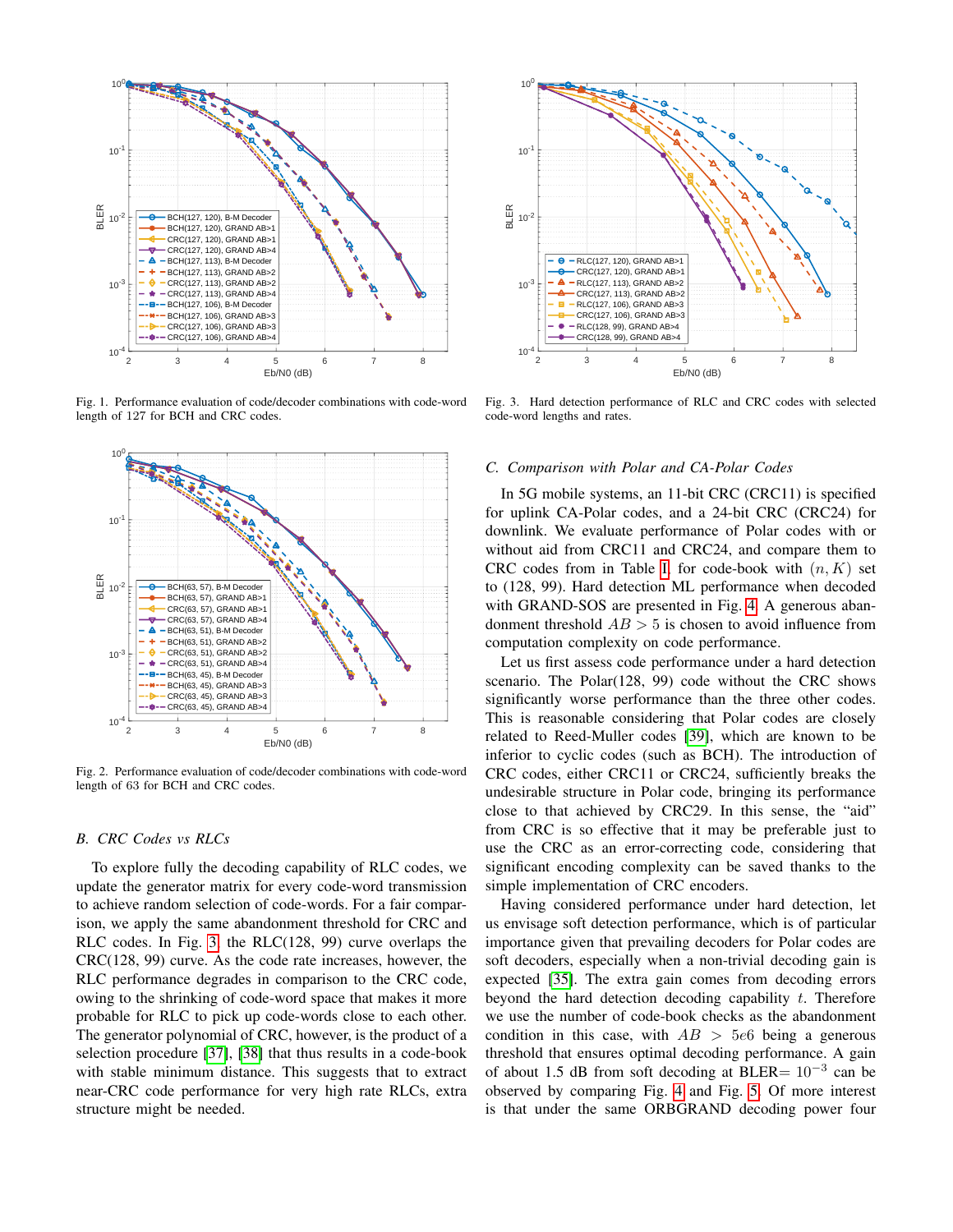

<span id="page-4-0"></span>Fig. 4. Hard detection performance of Polar(128,99), CA-Polar(128,99) with CRC11, CA-Polar(128,99) with CRC24 and CRC(128,99) (i.e. CRC29). All decoded with GRAND-SOS and  $AB > 5$ .

candidate codes follow identical performance ranking as their hard detection behaviors, i.e. CRC assists Polar codes to approach the best performance achieved by the CRC code itself.



<span id="page-4-1"></span>Fig. 5. Soft detection performance of code-book setting of (128, 99) for Polar, CRC11 aided Polar, CRC24 aided Polar, and CRC29 codes; SC for Polar, CA-SCL with list size of 16 for CA-Polar and ORBGRAND with  $AB > 5 \times 10^6$ for all codes; SC and CA-SCL are performed with [\[40\]](#page-5-37).

Evaluating the performance of the SC and CA-SCL soft decoding algorithms in Fig. [5,](#page-4-1) a surprising phenomenon can be observed. While SC decoding of the Polar code and CA-SCL of the CRC11 aided Polar code provide comparable performance to ORBGRAND, the performance of CA-SCL with the CRC24 aided Polar code dramatically degrades to a level even worse than the hard detection performance of the same code in Fig. [4.](#page-4-0) This reveals a previously unnoticed issue with the CA-SCL algorithm. As a list decoding algorithm, CA- SCL produces a set of candidate code-words in its decoding procedure and use CRC checks to make candidate selection. More CRC bits provide better error detection capability and consequently higher confidence in candidate checks. However, the redundancy introduced by CRC bits to the code-book is ignored for error correction, leaving the remaining Polar bits to produce the redundancy required for the error correcting list decoding. With a given code-book  $(n, K)$  set of parameters, if the number of CRC bits is excessive relative to the limited number of Polar redundant bits, then the decoder may experience limited space of list candidates and, consequently, performance loss, in spite of the enhanced selection confidence from the extra CRC bits. As the key contributor to the error correcting quality of CA-Polar codes, the CA-SCL algorithm has been applied mostly to long codes, in which this shortcoming, which has been unnoticed so far to our knowledge, is far from negligible on these short codes.



<span id="page-4-2"></span>Fig. 6. Soft detection performance of code-book setting of (64, 51) for Polar, CRC11 aided Polar, and CRC13 codes; SC for Polar, CA-SCL with list size of 16 for CA-Polar and ORBGRAND with  $AB > 5 \times 10^6$  for all codes; SC and CA-SCL are performed with [\[40\]](#page-5-37).

In Fig. [5,](#page-4-1) the CA-Polar (128, 99) with CRC11 does not experience this performance loss, owing to the 18 Polar bits, which are still sufficient to provide enough list candidate space. Unfortunately this success is not guaranteed with shorter code-word lengths or with higher coding rates. Fig. [6](#page-4-2) displays the same short-coming of the CA-SCL algorithm with the CRC11 but in CA-Polar(64,51), while ORBGRAND is stably successful.

The superior performance of CRC codes when compared to Polar codes, CRC aided or not, with their ultra low encoding complexity, and the robust decoding performance of ORBGRAND as compared to CA-SCL algorithm, all suggest that a CRC code with ORBGRAND as its decoder provides a better short code solution than Polar or CA-Polar codes.